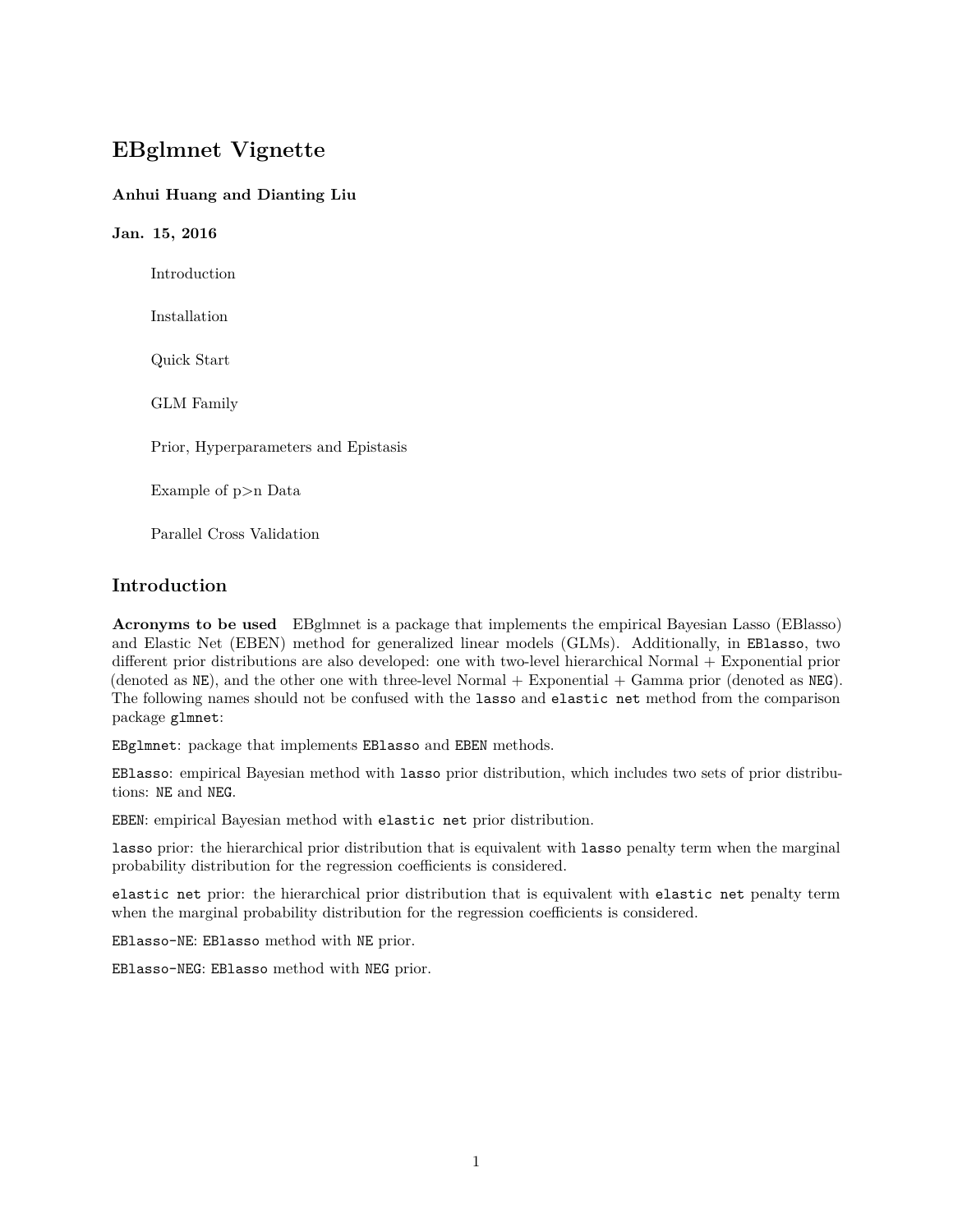#### **Generalized Linear Models (GLMs)** In a GLM

$$
\boldsymbol{\eta} = \mu \boldsymbol{I} + \mathbf{X} \boldsymbol{\beta},
$$

where **X** is an  $n \times p$  matrix containing p variables for n samples (p can be  $\gg n$ ).  $\eta$  is an  $n \times 1$  linear predictor and is related to the response variable *y* through a link function *g*:  $E(y|X)=g^{-1}(\mu I + X\beta)$ , and  $\beta$  is a  $p \times 1$ vector of regression coefficients. Depending on certain assumption of the data distribution on *y*, the GLM is generally inferred through finding the set of model parameters that maximize the model likelihood function  $p(\mathbf{y}|\mu,\beta,\varphi)$ , where  $\varphi$  denotes the other model parameters of the data distribution. However, such Maximum Likelihood (ML) approach is no longer applicable when  $p \gg n$ . With Bayesian lasso and Bayesian elastic net (EN) prior distribution on *β*, EBglmnet solves the problem by inferring a sparse posterior distribution for *β*ˆ, which includes exactly zero regression coefficients for irrelevant variables and both posterior mean and variance for non-zero ones. Comparing with the glmnet package, not only does EBglmnet provide features including both sparse outcome and hypothesis testing, simulation study and real data analysis in the reference papers also demonstrates the better performance in terms of Power of Detection (PD), False Discovery Rate (FDR), as well as Power Detecting Group Effects when applicable. While mathematical details of the EBlasso and EBEN methods can be found in the reference papers, the principle of the methods and differences on the prior distributions will be briefly introduced here.

#### **Lasso and its Bayesian Interpretation**

Lasso applies a penalty term on the log likelihood function and solves for *β*ˆ by maximizing the following penalized likelihood:

$$
\hat{\boldsymbol{\beta}} = \arg_{\boldsymbol{\beta}} \max \left[ \log p(\boldsymbol{y} | \mu, \boldsymbol{\beta}, \varphi) - \lambda ||\boldsymbol{\beta}||_1 \right].
$$

The  $l<sub>I</sub>$  penalty term can be regarded as a mixture of hierarchical prior distribution:

$$
\beta_j \sim N(0, \sigma_j^2), \sigma_j^2 \sim \exp(\lambda), j = 1, \ldots, p,
$$

and maximizing the penalized likelihood function is equivalent to maximizing the marginal posterior distribution of  $\beta$  :

$$
\hat{\boldsymbol{\beta}} = \arg_{\boldsymbol{\beta}} \max \log p(\boldsymbol{\beta} | \mathbf{y}, \mathbf{X}, \boldsymbol{\mu}, \lambda, \varphi) \approx \arg_{\boldsymbol{\beta}} \max \log \int \left[ p(\mathbf{y} | \boldsymbol{\mu}, \boldsymbol{\beta}, \varphi) \cdot (2\pi)^{-p/2} |\mathbf{A}|^{1/2} \exp\{-\frac{1}{2} \boldsymbol{\beta}^T \mathbf{A} \boldsymbol{\beta}\} \cdot \prod_{j=1}^p \lambda \exp\{-\lambda \sigma_j^2\} \right] d\sigma^2
$$

*,*

where **A** is a diagonal matrix with  $\sigma^{-2}$  on its diagonal. Of note, lasso integrates out the variance information *σ* <sup>2</sup> and estimates a posterior mode *β*ˆ. The *l<sup>1</sup>* penalty ensures that a sparse solution can be achieved. In Bayesian lasso (Park and Casella, 2008), the prior probability distribution is also conditional on the residual variance so that it has a unique mode.

#### **Empirical Bayesian Lasso (EBlasso)**

EBglmnet keeps the variance information, while still enjoying the sparse property by taking a different and slightly complicated approach as showed below using EBlasso-NE as an example:

In contrary to the marginalization on  $\beta$ , the first step in EBlasso-NE is to obtain a marginal posterior distribution for  $\sigma^2$ :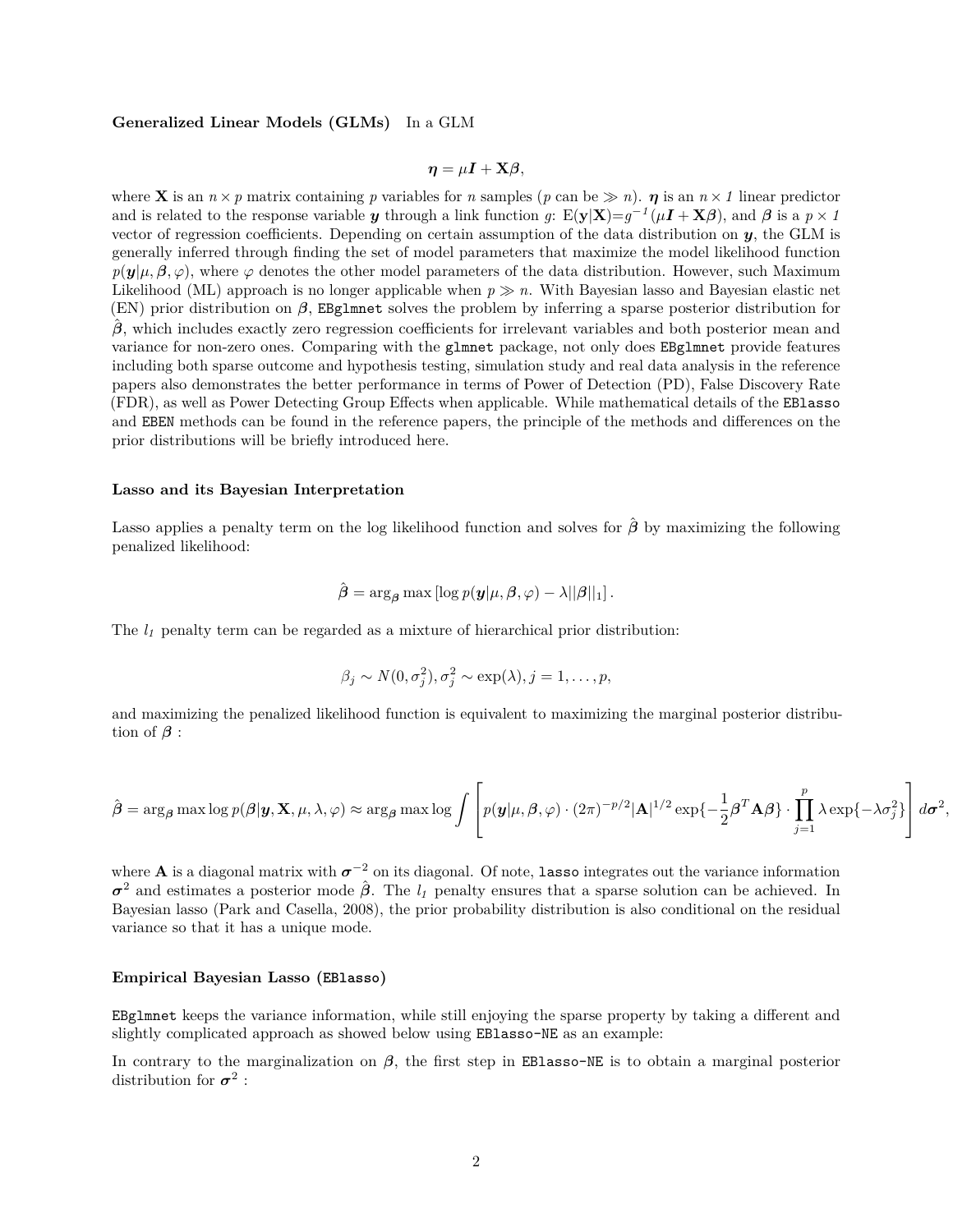$$
p(\boldsymbol{\sigma}^2 | \boldsymbol{y}, \mathbf{X}, \mu, \lambda, \varphi) = \int c \left[ p(\boldsymbol{y} | \mu, \beta, \varphi) \cdot (2\pi)^{-p/2} |\mathbf{A}|^{1/2} \exp\{-\frac{1}{2}\beta^T \mathbf{A}\beta\} \cdot \prod_{j=1}^p \lambda \exp\{-\lambda \sigma_j^2\} \right] d\beta,
$$

where  $c$  is a constant. While the integral in **lasso** is achieved through the conjugated Normal  $+$  Exponential (NE) prior, the integral in EBlasso-NE is completed through mixture of two normal distributions:  $p(\beta|\sigma^2)$ and  $p(\mathbf{y}|\mu, \beta, \varphi)$ , and the latter one is typically approximated to a normal distribution through Laplace approximation if itself is not a normal PDF. Then the estimate  $\hat{\sigma}^2$  can be obtained by maximizing this marginal posterior distribution, which has the following form:

$$
\hat{\sigma}^2 = \arg_{\sigma^2} \max \log p(\sigma^2 | \mathbf{y}, \mathbf{X}, \mu, \lambda, \varphi) = \arg_{\sigma^2} \max \left[ \log p(\mathbf{y} | \mu, \sigma^2, \varphi, \lambda) - \sum_{j=1}^p \lambda \sigma_j^2 + c \right].
$$

Given the constraint that  $\sigma^2 > 0$ , the above equation essentially maximizes the  $l_1$  penalized marginal likelihood function of  $\sigma^2$ , which images the  $l_1$  penalty in lasso with the beauty of producing a sparse solution for  $\hat{\sigma}^2$ . Note that if  $\hat{\sigma}^2_j = 0$ ,  $\hat{\beta}_j$  will also be zero and variable  $x_j$  will be excluded from the model. Finally, with the sparse estimate of  $\hat{\sigma}^2$ , the posterior estimate of  $\hat{\beta}$  and other nuance parameters can then be obtained accordingly.

#### **Hierarchical Prior Distributions in EBglmnet**

#### **Prior 1: EBlasso-NE**

$$
\beta_j \sim N(0, \sigma_j^2), \sigma_j^2 \sim \exp(\lambda), j = 1, \dots, p
$$

As illustrated above, assuming a Normal + Exponential hierarchical prior distribution on *β* (EBlasso-NE) will yield exactly the lasso prior. EBlasso-NE accommodates the properties of sparse solution and hypothesis testing given both the estimated mean and variance information in  $\hat{\beta}$  and  $\hat{\sigma}^2$ . The NE prior is "peak zero and flat tails", which can select variables with relatively small effect size while shrinking most of irrelevant effects to exactly zero. EBlasso-NE can be applied to natural population analysis when effect sizes are relatively small.

**Prior 2: EBlasso-NEG** The prior in EBlasso-NE has a relatively large probability mass on the nonzero tails, resulting in a large number of non-zero small effects with large *p*-values in simulation and real data analysis. We further developed another well studied conjugated hierarchical prior distribution under the empirical Bayesian framework, the Normal  $+$  Exponential  $+$  Gamma (NEG) prior:

$$
\beta_j \sim N(0, \sigma_j^2), \sigma_j^2 \sim \exp(\lambda), \lambda \sim gamma(a, b), j = 1, \ldots, p
$$

Comparing with EBlasso-NE, the NEG prior has a larger probability centered at 0, and will only yield nonzero regression coefficients for effects having relatively large signal to noise ratio.

**Prior 3: Elastic Net Prior for Grouping Effect** Similar to lasso, EBlasso typically selects one variable out of a group of correlated variables. While elastic net was developed to encourage a grouping effect by incorporating an *l<sup>2</sup>* penalty term, EBglmnet implemented an innovative elastic net hierarchical prior:

$$
\beta_j \sim N\left[0, (\lambda_1 + \tilde{\sigma}_j^{-2})^{-1}\right], \tilde{\sigma}_j^2 \sim generalized \gamma \gamma \gamma \gamma \gamma \gamma \gamma \gamma \gamma \gamma \gamma \gamma \gamma \gamma \gamma \gamma
$$

The generalized gamma distribution has PDF:  $f(\tilde{\sigma_j}^2 | \lambda_1, \lambda_2) = c(\lambda_1 \tilde{\sigma_j}^2 + 1)^{-1/2} \exp\{-\lambda_2 \tilde{\sigma_j}^2\}, j = 1, \ldots, p$ , with c being a normalization constant. The property of this prior can be appreciated from the following aspects: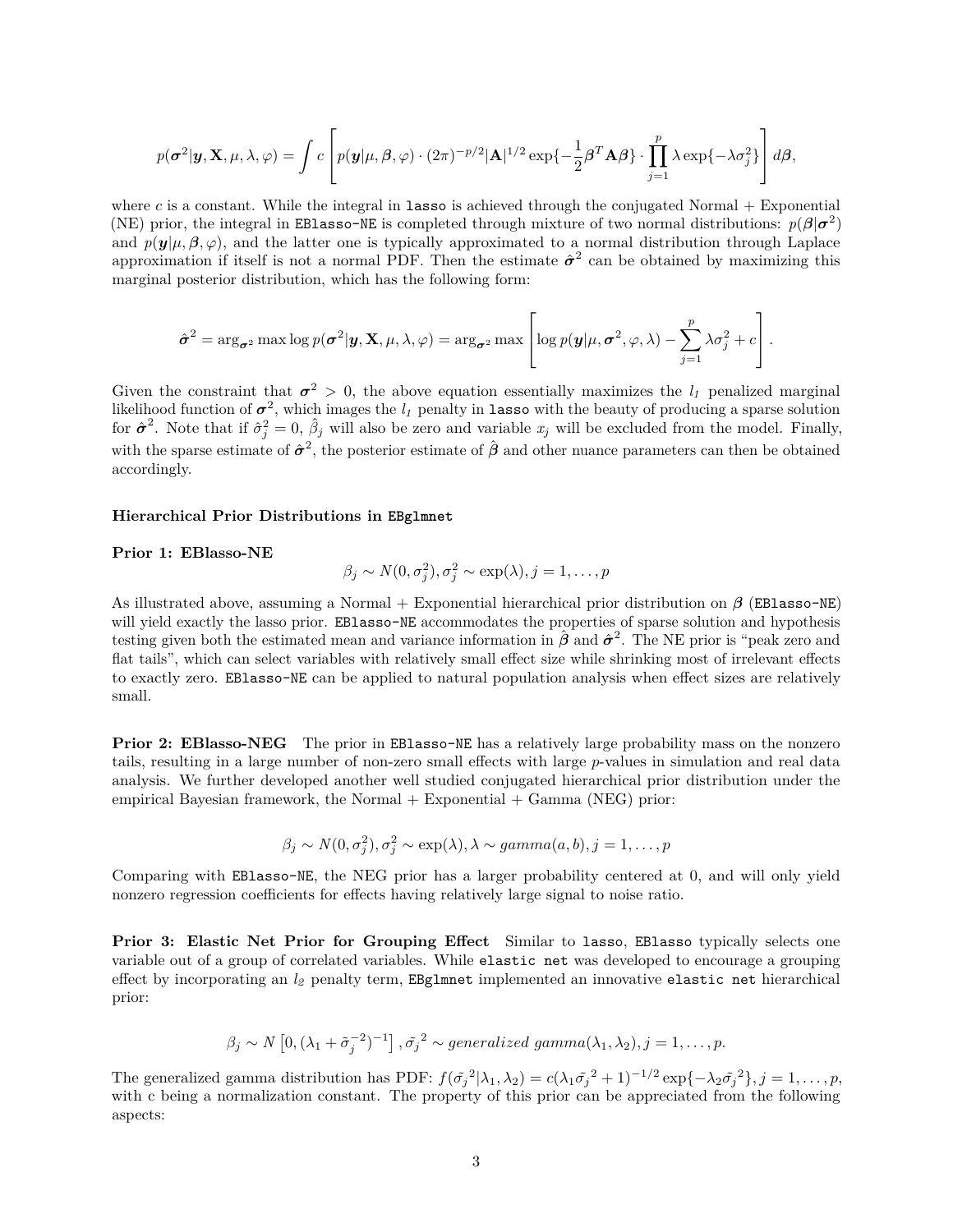(1):  $\lambda_1 = 0$  When  $\lambda_1 = 0$ , the generalized gamma distribution becomes an exponential distribution:  $f(\tilde{\sigma_j}^2|\lambda_2) = c \exp\{-\lambda_2 \tilde{\sigma_j}^2\}, j = 1, \ldots, p$ , with  $c = \lambda_2$ , and the elastic net prior is reduced to the two level EBlasso-NE prior.

**(2):**  $\lambda_1 > 0$  When  $\lambda_1 > 0$ , the generalized gamma distribution can be written as a shift gamma distribution having the following PDF:  $f(\tilde{\sigma_j}^2|a, b, \gamma) = \frac{b^a}{\Gamma(a)}$  $\frac{b^a}{\Gamma(a)}(\tilde{\sigma_j}^2 - \gamma)^{a-1} \exp\{-b(\tilde{\sigma_j}^2 - \gamma)\}\$ , where  $a = 1/2, b = \lambda_2$ , and  $\gamma = -1/\lambda_1$ . In (Huang A. 2015), it is proved that the marginal prior distribution of  $\beta_j$  can be obtained as  $p(\beta_j) \propto \exp\{-\frac{\lambda_1}{2}\beta_j^2 - \sqrt{2\lambda_2}|\beta_j|\},$  which is equivalent to the elastic net method in glmnet.

**(3):** structure of  $\sigma^2$  and interpretation of the elastic net prior Note that the prior variance for the regression coefficients has this form:  $\sigma^2 = \tilde{\sigma}^2/(\lambda_1 \tilde{\sigma}^2 + I)$ . This structure seems counter-intuitive at first glance. However, if we look at it from precision point of view, i.e.,  $\alpha = \sigma^{-2}$ , and  $\tilde{\alpha} = \tilde{\sigma}^{-2}$ , then we have:

$$
\boldsymbol{\alpha}=\lambda_{1}\boldsymbol{I}+\tilde{\boldsymbol{\alpha}}.
$$

The above equation demonstrates that we actually decompose the precision of the normal prior into a fixed component  $\lambda_1$  shared by all explanatory variables and a random component  $\tilde{\alpha}$  that is unique for each explanatory variable. This design represents the mathematical balance between the inter-group independence and intra-group correlation among explanatory variables, and is aligned with the objective of sparseness while encouraging grouping effects.

The empirical Bayesian elastic net (EBEN) in EBglmnet is solved similarly as EBlasso using the aforementioned empirical Bayesian approach. Research studies presented in the reference papers demonstrated that EBEN has better performance comparing with elastic net, in terms of PD, FDR, and most importantly, Power of Detecting Groups.

#### **EBglmnet Implementation and Usage**

The EBglmnet algorithms use greedy coordinate descent, which successively optimizes the objective function over each parameter with others fixed, and cycles repeatedly until convergence. Key algorithms are implemented in  $C/C++$  with matrix computation using the BLAS/LAPACK packages. Due to closed form solutions for  $\hat{\sigma}^2$  in all prior setups and other algorithmic and programming techniques, the algorithms can compute the solutions very fast.

We recommend using **EBlasso-NEG** when there are a large number of candidate effects (eg.,  $\geq 10^6$  number of effects such as whole-genome epistasis analysis and GWAS), and using EBEN when groups of highly correlated variables are of interest.

The authors of EBglmnet are Anhui Huang and Dianting Liu. This vignette describes the principle and usage of EBglmnet in R. Users are referred to the papers in the Reference section for details of the algorithms.

## **Installation**

EBglmnet can be installed directly from CRAN using the following command in R console:

```
install.packages("EBglmnet", repos = "http://cran.us.r-project.org")
```
which will download and install the package to the default directory. Alternatively, users can download the pre-compiled binary file at [http://cran.r-project.org/web/packages/EBglmnet/index.html,](http://cran.r-project.org/web/packages/EBglmnet/index.html) and install it from local package.

Back to Top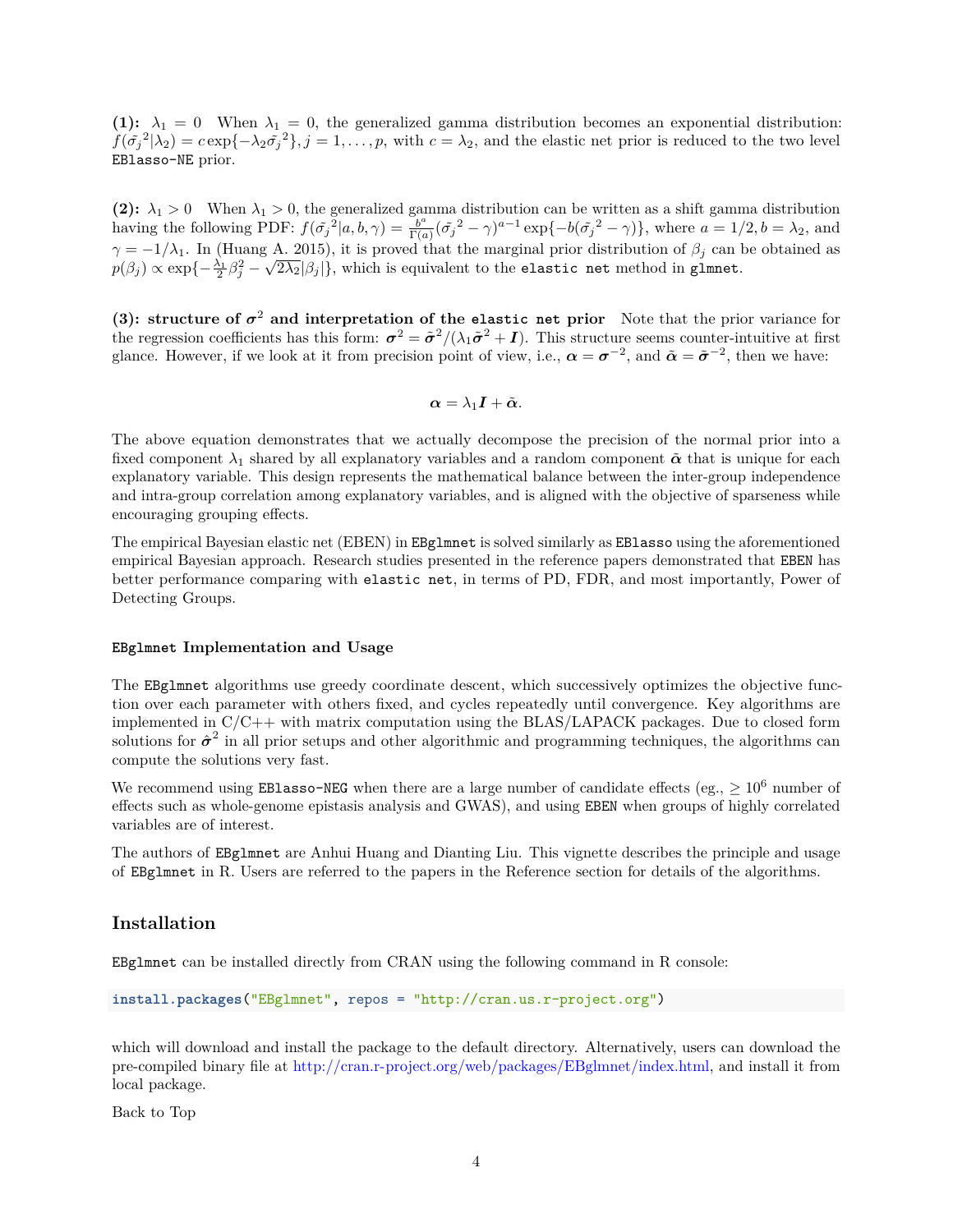## **Quick Start**

We will give users a general idea of the package by using a simple example that demonstrates the basis package usage. Through running the main functions and examining the outputs, users may have a better idea on how the package works, what functions are available, which parameters to choose, as well as where to seek help. More details are given in later sections.

Let us first clear up the workspace and load the **EBglmnet** package:

```
rm(list = ls())library(EBglmnet)
```
We will use an R built-in dataset state.x77 as an example, which includes a matrix with 50 rows and 8 columns giving the following measurements in the respective columns: Population, Income, Illiteracy, Life Expectancy, Murder Rate, High School Graduate Rate, Days Below Freezing Temperature, and Land Area. The default model used in the package is the Gaussian linear model, and we will demonstrate it using Life Expectancy as the response variable and the remaining as explanatory variables. We create the input data as showed below, and users can load their own data and prepare variable y and x following this example.

```
varNames = colnames(state.x77);
varNames
```

```
## [1] "Population" "Income" "Illiteracy" "Life Exp" "Murder"
## [6] "HS Grad" "Frost" "Area"
y= state.x77[,"Life Exp"]
xNames = c("Population","Income","Illiteracy", "Murder","HS Grad","Frost","Area")
x = state.x77[, xNames]
```
We fit the model using the most basic call to EBglmnet with default prior

```
set.seed(1)
output = EBglmnet(x,y,hyperparameters = c(0.1, 0.1))
```
"output" is a list containing all the relevant information of the fitted model. Users can examine the output by directly looking at each element in the list. Particularly, the sparse regression coefficients can be extracted as showed below:

```
glmfit = output$fit
variables = xNames[glmfit[,1,drop=FALSE]]
cbind(variables,as.data.frame(round(glmfit[,3:6,drop=FALSE],4)))
```

```
## variables beta posterior variance t-value p-value
## 1 Murder -0.2716 2e-04 19.1011 0
```
The hyperparameters in each of the prior distributions control the number of non-zero effects to be selected, and cross-validation (CV) is perhaps the simplest and most widely used method in deciding their values. cv.EBglmnet is the main function to do cross-validation, which can be called using the following code.

cvfit = **cv.EBglmnet**(x, y)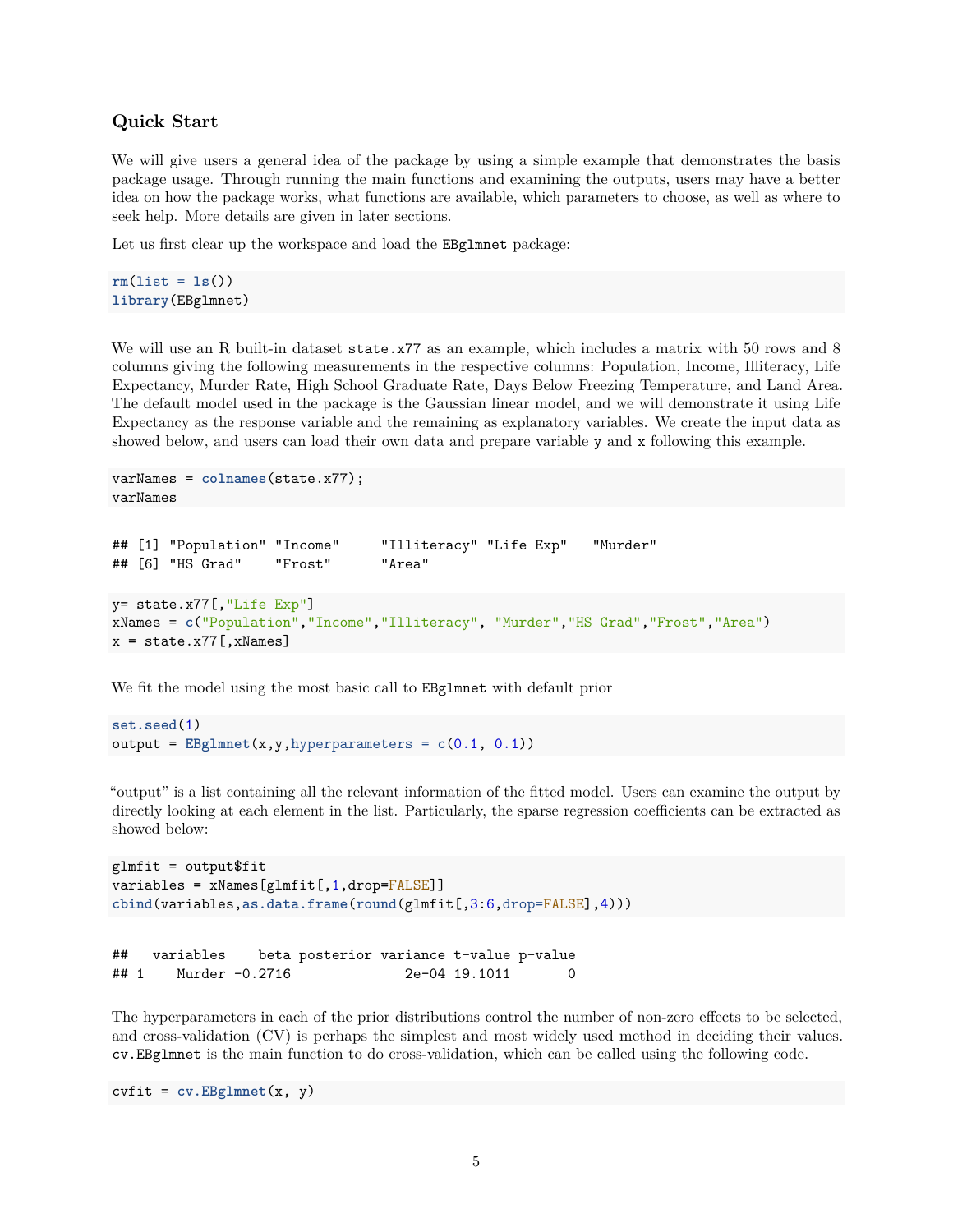## EBLASSO Linear Model, NEG prior,Epis: FALSE ; 5 fold cross-validation

cv.EBglmnet returns a cv.EBglmnet object, which is a list with all the ingredients of CV and the final fit results using CV selected hyperparameters. We can view the CV results, selected hyperparameters and the corresponding coefficients. For example, result using different hyperparameters and the corresponding prediction errors are shown below:

### cvfit\$CrossValidation

| ## |      | a                     |  |           | b Mean Square Error standard error |
|----|------|-----------------------|--|-----------|------------------------------------|
| ## | [1,] | $0.01$ $0.01$         |  | 0.7930915 | 0.7329892                          |
| ## |      | $[2,]$ 0.05 0.05      |  | 0.8673170 | 0.7273493                          |
| ## |      | $[3,]$ 0.10 0.10      |  | 0.8858297 | 0.6849729                          |
| ## |      | $[4,]$ 0.50 0.50      |  | 0.8787371 | 0.5705269                          |
| ## |      | $[5,]$ 1.00 1.00      |  | 1.3098721 | 0.7438981                          |
| ## |      | $[6,] -0.01 0.01$     |  | 0.7930823 | 0.7337260                          |
| ## |      | $[7,] -0.10 0.01$     |  | 0.7205029 | 0.4003129                          |
| ## |      | $[8,] -0.20, 0.01$    |  | 0.8058868 | 0.4886126                          |
| ## |      | $[9,] -0.30, 0.01$    |  | 0.9844774 | 0.8831515                          |
| ## |      | $[10,] -0.40 0.01$    |  | 0.8247224 | 0.5932214                          |
| ## |      | $[11,] -0.50 0.01$    |  | 0.8603200 | 0.5962155                          |
| ## |      | $[12,] -0.60 0.01$    |  | 0.8672803 | 0.6027390                          |
| ## |      | $[13,] -0.70, 0.01$   |  | 0.9110442 | 0.6710180                          |
| ## |      | $[14,] -0.80 0.01$    |  | 0.9106710 | 0.6728358                          |
| ## |      | $[15,] -0.90 0.01$    |  | 0.9108844 | 0.6773827                          |
| ## |      | $[16,] -0.10 0.05$    |  | 0.8714122 | 0.5887262                          |
| ## |      | $[17,] -0.10 0.10$    |  | 0.9880775 | 0.7285293                          |
|    |      | ## $[18,] -0.10 0.50$ |  | 0.9132672 | 0.5987704                          |
|    |      | ## $[19,] -0.10 1.00$ |  | 0.9822634 | 0.6155989                          |

The selected parameters and the corresponding fitting results are:

#### cvfit\$hyperparameters

## a b ## -0.10 0.01

```
cvfit$fit
```

| ## |                            |               | locus1 locus2 |              | beta posterior variance t-value     | p-value                            |
|----|----------------------------|---------------|---------------|--------------|-------------------------------------|------------------------------------|
|    | ## $\lceil 1 \cdot \rceil$ |               |               | 4 -0.2598186 | 6.244212e-04 10.397560 5.417888e-14 |                                    |
|    | ## $\lceil 2.1 \rceil$     | $\mathcal{L}$ |               | 5 0.0129420  |                                     | 1.417103e-05 3.437959 1.204829e-03 |

Back to Top

## **GLM Family**

Two families of models have been developed in EBglmnet, the gaussian family and the binomial family, which are essentially different probability distribution assumptions on the response variable y.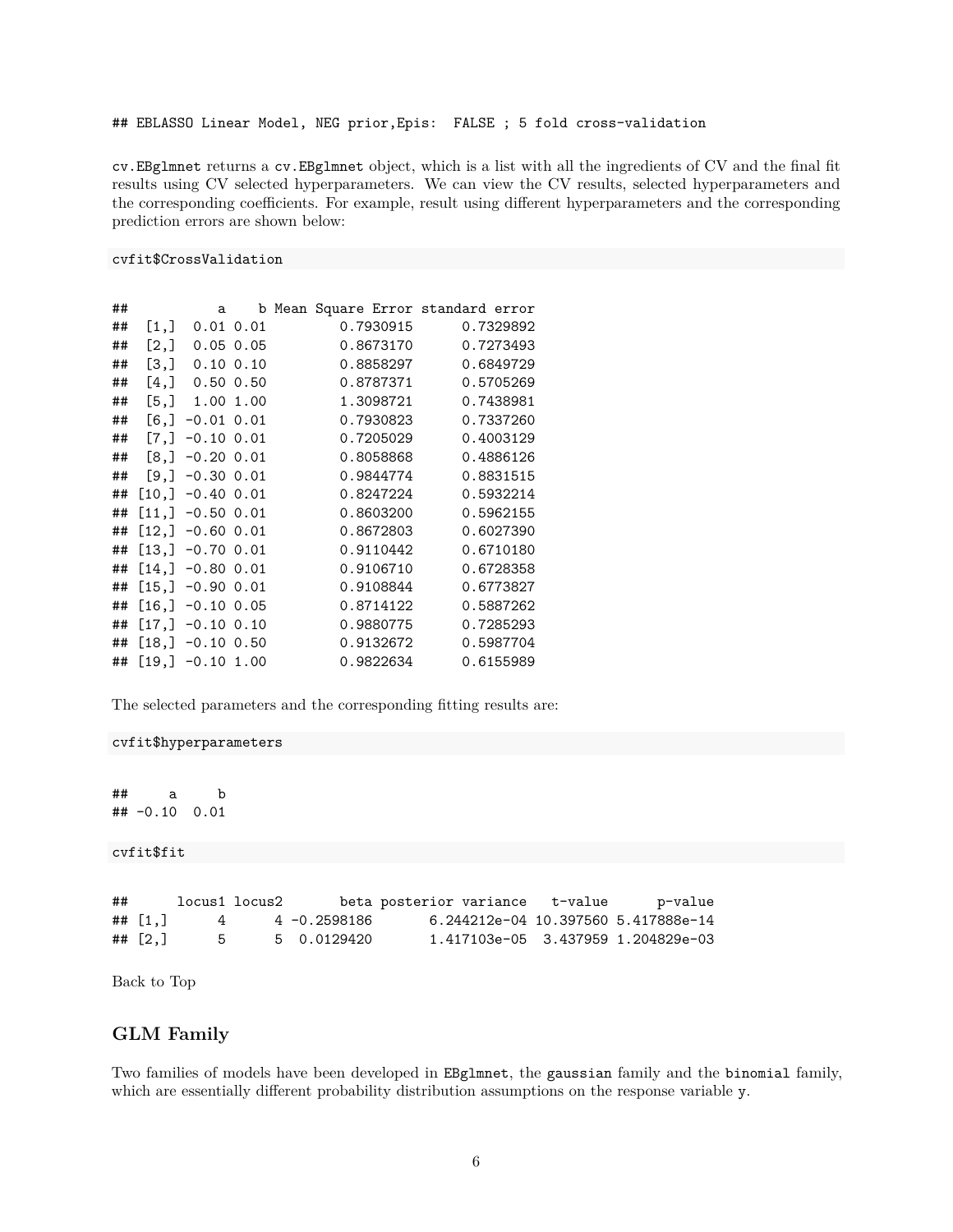#### **Gaussian Model**

EBglmnet assumes a Gaussian distribution on y by default, i.e.,  $p(\bm{y}|\mu, \bm{\beta}, \varphi) = N(\mu \bm{I} + \mathbf{X}\bm{\beta}, \sigma_0^2 \bm{I})$ , where  $\varphi = \sigma_0^2$  is the residual variance. In the above example, both  $\hat{\mu}$  and  $\hat{\sigma_0}^2$  are listed in the output:

output\$Intercept

## [1] 72.88376

output\$residual

## [1] 0.6912821

#### **Binomial Model**

If there are two possible outcomes in the response variable, a binomial distribution assumption on y is available in EBglmnet, which has  $p(y|\mu, \beta, \varphi)$  following a binomial distribution and  $\varphi \in \emptyset$ . Same as the widely-used logistic regression model, the link function is  $\eta_i = logit(p_i) = log(\frac{Pr(y_i)=1}{1-Pr(y_i=1)})$ ,  $i = 1, ..., n$ . To run EBglmnet with binomial models, users need to specify the parameter family as binomial:

```
yy = y \geq mean(y);
output = EBglmnet(x,yy,family="binomial", hyperparameters = c(0.1, 0.1))
```
For illustration purpose, the above codes created a binary variable yy by set the cutoff at the mean Life Expectancy value.

Back to Top

## **Prior, Hyperparameters and Epistasis**

The three sets of hierarchical prior distribution can be specified by prior option in EBglmnet. By default, EBglmnet assumes the lassoNEG prior. The following example changes the prior via prior parameter:

output = **EBglmnet**(x,yy,family="binomial", prior = "elastic net", hyperparameters = **c**(0.1, 0.1))

Note that the hyperparameters setup is associated with a specific prior. In lasso prior, only one hyperparameter *λ* is required, while in elastic net and lassoNEG, two hyperparameters need to be specified. For EBEN having the elastic net prior distribution, the two hyperparameters  $\lambda_1$  and  $\lambda_2$  are defined in terms of other two parameters  $\alpha \in [0,1]$  and  $\lambda > 0$  same as in gluinet package, such that  $\lambda_1 = (1 - \alpha)\lambda$  and  $\lambda_2 = \alpha\lambda$ . Therefore, users are asked to specify *hyperparameters* =  $c(\alpha, \lambda)$ .

In genetic and population analysis, sometimes it is interested in analyzing the interaction terms among the variables (epistasis). EBglmnet provides a feature that can incorporate all pair-wise interactions into analysis, which is achieved by setting Epis as TRUE:

```
output = EBglmnet(x,yy,family="binomial", prior = "elastic net",
                  hyperparameters = c(0.1, 0.1), Epis = TRUE)
output$fit
```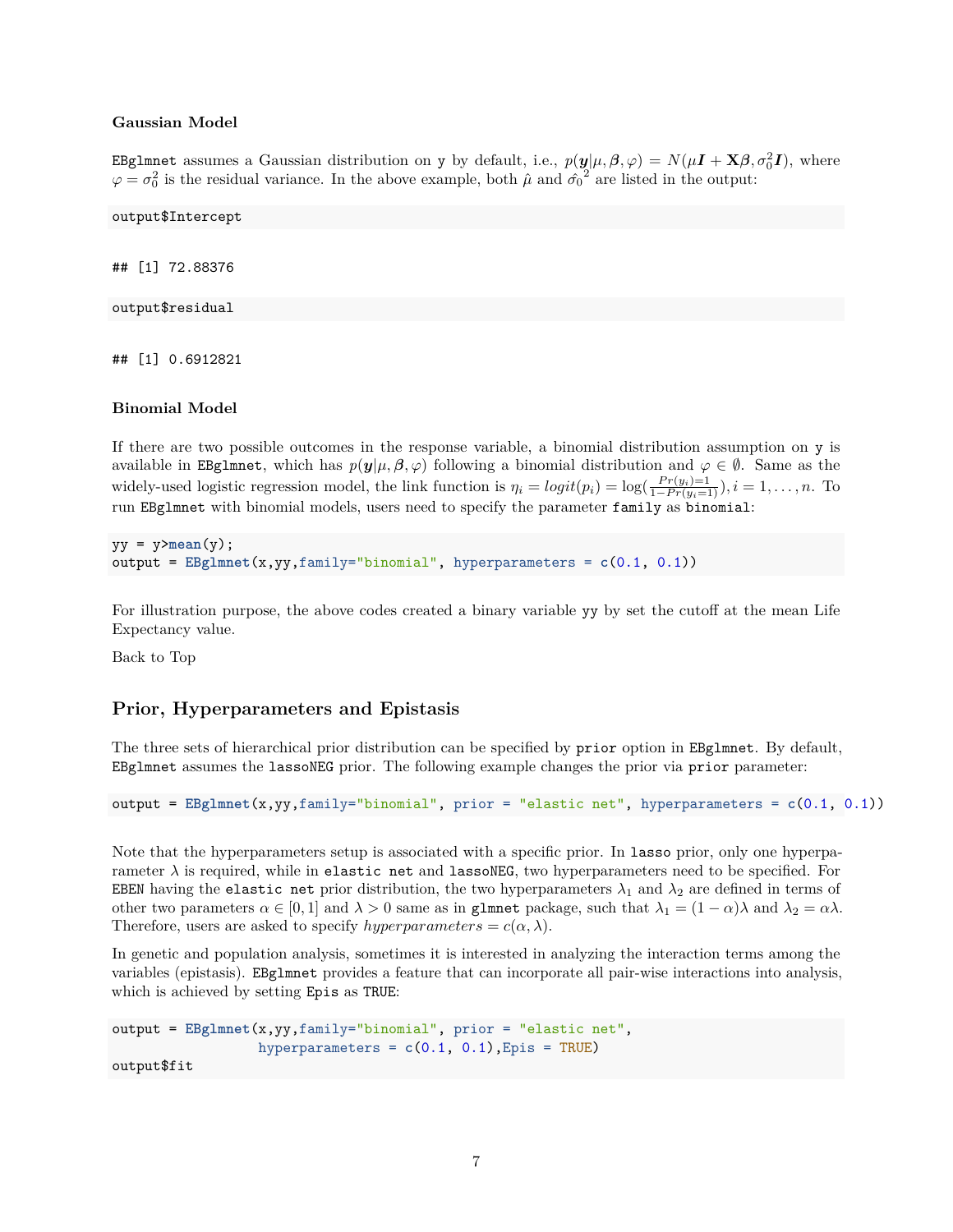| ## |           | locus1 locus2 |                      | beta posterior variance t-value   | p-value |
|----|-----------|---------------|----------------------|-----------------------------------|---------|
|    | ## $[1,]$ | 4             | $4 - 5.318341e - 02$ | 1.491454e-03 1.3771184 0.17473457 |         |
|    | ## $[2,]$ | 1             | 7 1.719555e-10       | 5.184252e-20 0.7552192 0.45373244 |         |
|    | $##$ [3.] | 2             | $4 - 8.894085e - 06$ | 6.408661e-11 1.1110091 0.27198645 |         |
|    | ## $[4.]$ | 3             | $4 - 3.785224e - 02$ | 4.632023e-04 1.7587586 0.08486232 |         |
|    | $##$ [5.] | 4             | $5 - 3.100472e - 04$ | 2.447304e-07 0.6267348 0.53374233 |         |
|    | ## $[6.]$ | 4             | $6 - 4.688616e - 04$ | 1.273471e-07 1.3138633 0.19501041 |         |

When Epis = TRUE, both *p* number of main effects and  $p(p-1)/2$  number of interaction effects are considered in the model. In the output, locus1 and locus2 denote the pair of interaction variables, and if the numbers are the same, the corresponding effect is from a main effect. Users should be aware of the significant larger number variables (i.e.,  $p(p-1)/2$  more variables), thus a longer time to finish the computation.

Back to Top

## **Example of p>n Data**

#### **Gaussian Model with Main Effects**

We will demontrate the application of EBglmnet in multiple QTL mapping using a simulated F2 population, which is available along with EBglmnet package. The genotype of the F2 population is simulated from cross of two inbred lines. A total of  $p = 481$  gentic markers were simulated to be evenly spaced on a large chromosome of 2400 centi-Morgan (cM) with an interval of  $d = 5$  cM. Theoretically, two adjacent markers have a correlation coefficient  $R = e^{-2d} = 0.9048$  since the Haldane map function is assumed. The dummy variable for the three genotypes, AA, Aa and aa of individual i at marker j was defined as  $x_{ij} = 1, 0, -1$ , respectively.

```
data(BASIS)#this is the genotype of the the F2 population
N = nrow(BASIS)
p = ncol(BASIS)
j = sample((p-2), 1)cor(BASIS[,c(j,j+1,j+2)]) #Correlation structure among neighboring markers
```
## m229 m230 m231 ## m229 1.0000000 0.9038431 0.8143151 ## m230 0.9038431 1.0000000 0.9023130 ## m231 0.8143151 0.9023130 1.0000000

Let us first simulate a quantitative phenotype with population mean 100 and residual variance that contribute to 10% of population variance. Ten QTLs were simulated from the 481 markers, and effect sizes are randomly generated from [2,3]. We assume that QTLs were coincided with markers. If QTLs were not on markers, they may still be detected given the above correlation structure, although a slightly larger sample size may be needed to give the same PD:

```
set.seed(1);
Mu = 100; #population mean;
nTrue = 10; # we assume 10 out of the 481 effects are true QTLs
trueLoc = sort(sample(p,nTrue));
trueEff = runif(nTrue,2,3); #effect size from 2-3
xbeta = BASIS[,trueLoc]%*%trueEff;
s2 = var(xbeta)*0.1/0.9 #residual variance with 10% noise
residual = rnorm(N,mean=0,sd=sqrt(s2))
y = Mu + xbeta + residual;
```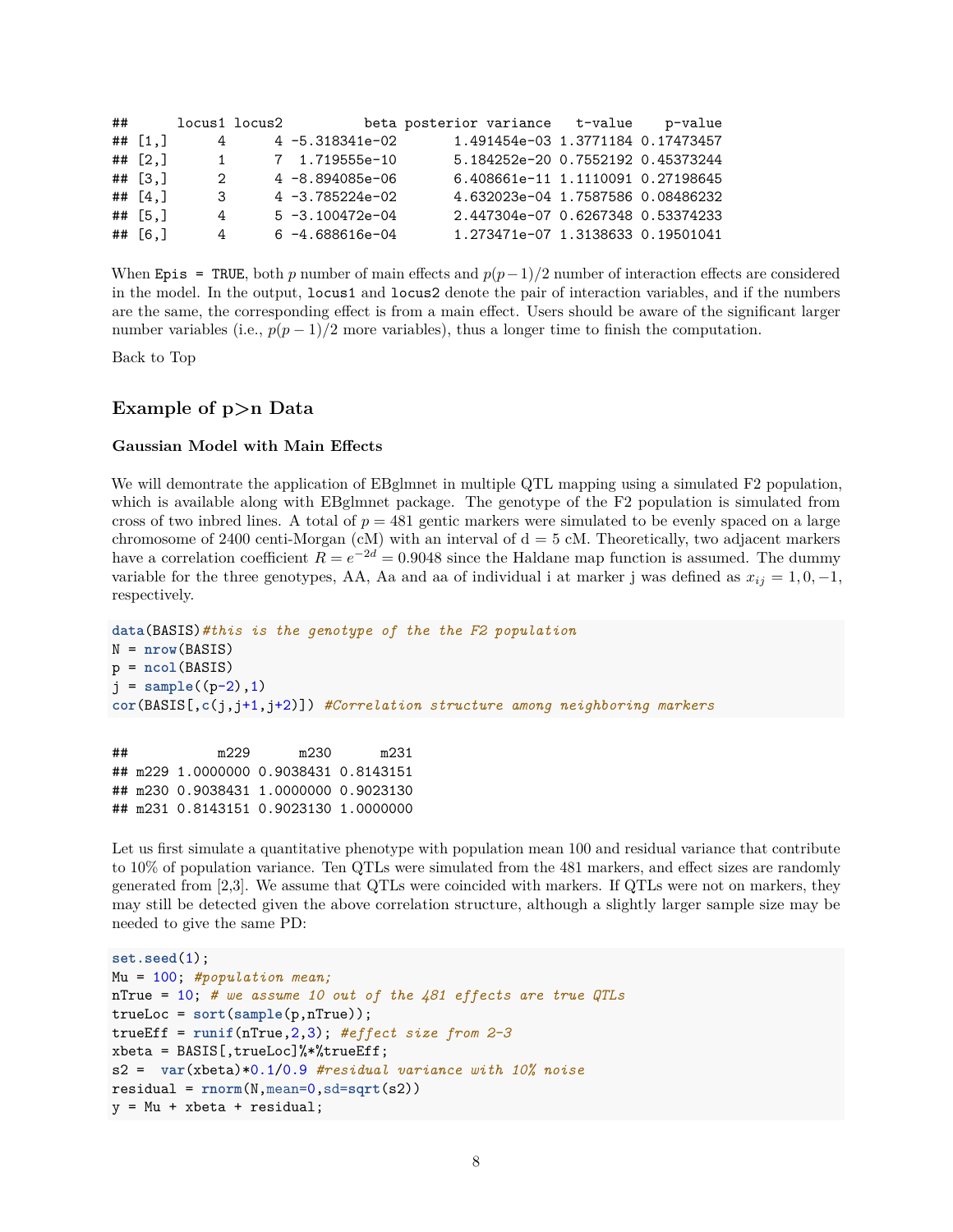To demonstrate the performance of EBglmnet in analyzing dataset with  $p > n$ , we will analyze the simulated dataset using a smaller sample size  $n = 300$ :

```
n = 300;index = sample(N, n);CV = cv.EBglmnet(x=BASIS[index,],y=y[index],family="gaussian",prior= "lassoNEG",nfold= 5)
```
## EBLASSO Linear Model, NEG prior,Epis: FALSE ; 5 fold cross-validation

With 5 fold CV, EBlasso-NEG identified the following effects:

#### CV\$fit

| ## |                      |     | locus1 locus2 |              | beta posterior variance t-value p-value |          |
|----|----------------------|-----|---------------|--------------|-----------------------------------------|----------|
| ## | $\left[1, \right]$   | 30  |               | 30 2.527794  | 0.03160368 14.21912                     | $\Omega$ |
| ## | [2,]                 | 97  |               | 97 2.347208  | 0.03473698 12.59376                     | $\Omega$ |
| ## | $\left[3, \right]$   | 128 |               | 128 2.466978 | 0.03685331 12.85071                     | $\Omega$ |
| ## | [4,]                 | 178 |               | 178 2.461466 | 0.03379284 13.39003                     | $\Omega$ |
| ## | [5,]                 | 275 |               | 275 2.389084 | 0.03847676 12.17958                     | $\Omega$ |
| ## | [6,]                 | 298 |               | 298 2.434124 | 0.03277078 13.44619                     | $\Omega$ |
| ## | $\lceil 7.1 \rceil$  | 314 |               | 314 2.340964 | 0.03717382 12.14161                     | $\Omega$ |
| ## | [8,]                 | 428 |               | 428 2.737366 | 0.04559953 12.81896                     | $\Omega$ |
| ## | [9.1]                | 435 |               | 435 2.316184 | 0.05005450 10.35265                     | $\Omega$ |
| ## | $\lceil 10.1 \rceil$ | 449 |               | 449 3.070134 | 0.03764603 15.82332                     | $\Omega$ |

trueLoc

## [1] 30 97 128 179 275 298 314 428 435 449

Comparing with the true QTL locations, EBlasso-NEG successfully identified all QTLs. Of note, an identified marker that is <20cM from a true QTL is generally not considered as a false effect, given the small distance and high genotype correlation. Since there is limited prior information in this simulation, other methods in EBglmnet will yield similar results.

#### **Binomial Model and Separation Problem**

In many genetics and population analysis such as binary QTL mapping or GWAS, both genetic effects (eg., **X** takes values of 1, 0, -1 denoting three genotype values AA, Aa, aa) and response variable (eg., *y* takes values of 0 and 1 denoting the two phenotype classes) are discrete values. Separation problem (complete separation and semi-complete separation) occurs often in such data, especially when epistasis is considered due to the larger number of variables  $p' = p(p+1)/2$ . Of note, separation is a problem in logistic regression where there exist some coefficients  $\beta$  such that  $y_i = 1$  whenever  $\mathbf{x}_i^T \beta > 0$ , and  $y_i = 0$  whenever  $\mathbf{x}_i^T \beta < 0$ ,  $i = 1, ..., n$ . Unless the phenotype is a Mendelian trait, finding a genetic factor/set of factors that perfectly predict the phenotype outcome is too good to be true. While separation problem has been well documented in many statiscal textbook (eg., Ch9 of Altman M, Gill J, Mcdonald M P. (2005)), it is less studied in high dimensional sparse modeling methods. We next examine the problem using lasso as an example.

**Benchmarking using EBglmnet** In the simulated F2 population, if we consider both main and epistatic effects, there will be a total number  $p' = 115,921$  candidate effects. We will randomly select 10 main and 10 interaction effects as true effects. we will use sample size  $n = 300$ , and also randomly generate effect sizes from unif[2,3]. Note that an epistatic effect is generated by dot product of two interacting main effects: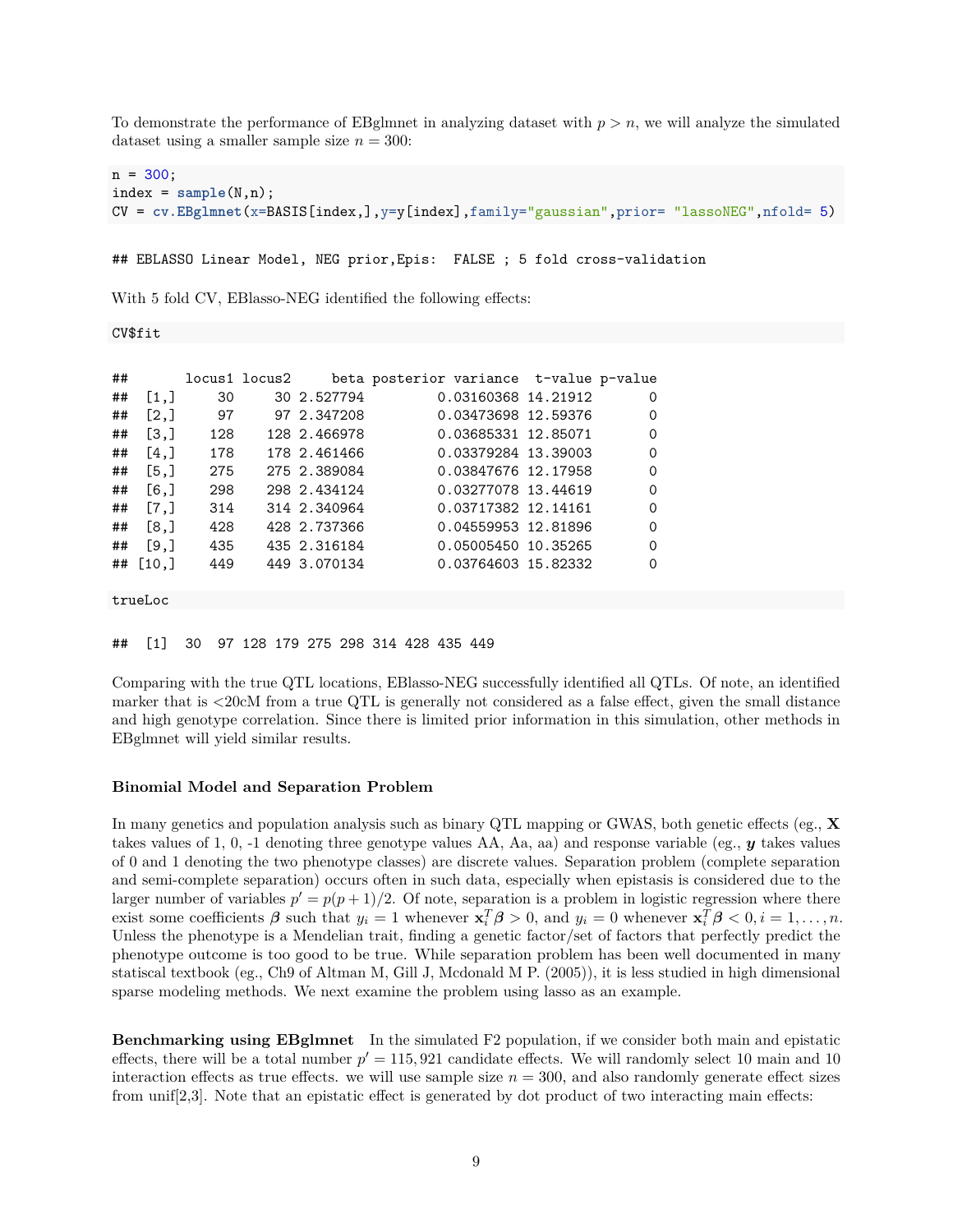```
n = 300;
set.seed(1)
index = sample(nrow(BASIS),n)
p = ncol(BASIS);
m = p*(p+1)/2;
#1. simulate true QTL locations
nMain = 10;
nEpis = 10;mainLoc = sample(p,nMain);
episLoc = sample(seq((p+1),m,1),nEpis);
trueLoc = sort(c(mainLoc,episLoc)); #a vector in [1,m]
nTrue = length(trueLoc);
trueLocs = ijIndex(trueLoc, p); #two columns denoting the pair (i,j)
#2. obtain true QTL genotype
basis = matrix(0, n, nTrue);for(i in 1:nTrue)
{
   if(trueLoss[i,1] == trueLoss[i,2]){
        basis[,i] = BASIS[index, trueLoss[i, 1]]}else
    {
        basis[,i] = BASIS[index,trueLocs[i,1]]*BASIS[index,trueLocs[i,2]]
   }
}
#3. simulate true QTL effect size
trueEff = runif(nTrue, 2, 3);#4. simulate phenotype
xbeta = basis%*%trueEff;
vary = var(xbeta);
Pr = 1/(1 + exp(-xbeta));
y = rbinom(n,1,Pr);
```
Now we have the phenotype simulated. Let us demonstrate the data analysis using EBlasso-NE as an example. Given the significant larger number of candidate effects (200 times more effects), this will take a longer time for CV to finish  $(n_{folds} \times n_{hyperparameters} + 1)$  times of calling EBglmnet algorithm. In fact, the computational time is mostly determined by the number of nonzero effects selected by the model. This can be seen if a larger sample size is used (note: if you set  $n = 1000$ , this will take several more hours to finish the  $(n_{folds} \times n_{hyperparameters} + 1)$  times computation (Altough a higher PD will be obtained).

```
CV = cv.EBglmnet(x=BASIS[index,],y=y,family="binomial",prior="lasso",nfold=5,Epis =TRUE)
ind = which(CV$fit[,6]<=0.1)#p-value cutoff
CV$fit[ind,]
```
By comparing trueLocs and the effects identified by EBglmnet, it is demonstrated that EBlasso-NE has PD  $=0.50$ , FDR  $=0.09$  using *p*-value cutoff  $= 0.10$ . As discussed earlier, lasso prior assigns a large probability mass in the two tails, resulting in a large number of small effects with large *p*-values. Without filtering using  $p-value$ , EBlasso-NE has PD = 0.85 and FDR = 0.65.

**Separation Problem** Compared with EBglmnet, glmnet does not have a reasonable result in analyzing this dataset, partially because of the separation problem. Let us first show the result using lasso approach.

Since glmnet has no built-in facility for epistasis analysis, we will manually create a genotype matrix **X** containing all main and epistasis effects.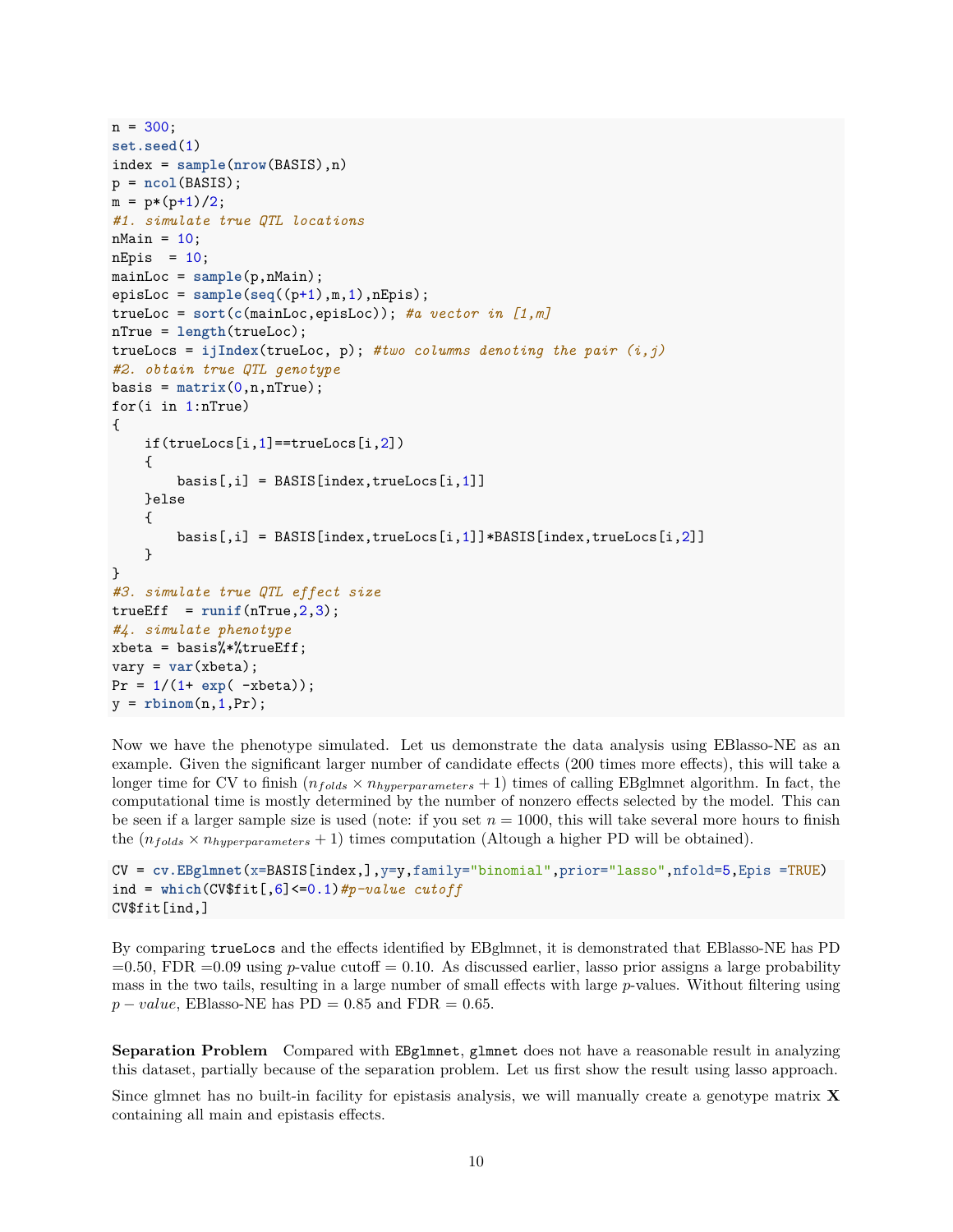```
X = matrix(0, n, m);X[, 1:p] = BASIS[index,];kk = p + 1;for(i in 1:(p-1)){
    for(j in (i+1):p){
       X[, kk] = BASIS[index,i] * BASIS[index,j];kk = kk + 1;}
}
```
Let us analyze the dataset using lasso, examine the lasso selection path:

**library**(glmnet);

```
## Loading required package: Matrix
## Loading required package: foreach
## Loaded glmnet 2.0-2
alpha = 1lambdaRatio = 1e-4; #same as in EBlasso
cv = cv.glmnet(X, y, alpha = alpha,family="binomial",nfolds = 5,lambda.min.ratio=lambdaRatio)
nLambda = length(cv$lambda)
nLambda
## [1] 78
nbeta = rep(0,nLambda);
fit0 = cv$glmnet.fit;
for(i in 1:nLambda)
{
 nbeta[i] = length(which(fit0$beta[,i]!=0))
}
plot(nbeta,xlab=expression(paste(lambda, " in lasso selection path(n=300,p=115,921)")),
     ylab="No. of nonzero effects",xaxt="n")#
ticks = seq(1, nLambda, 10)axis(side=1, at= ticks,labels=round(cv$lambda[ticks],5), las=1,cex.axis = 0.5)
title("Number of nonzero effects in lasso selection path")
```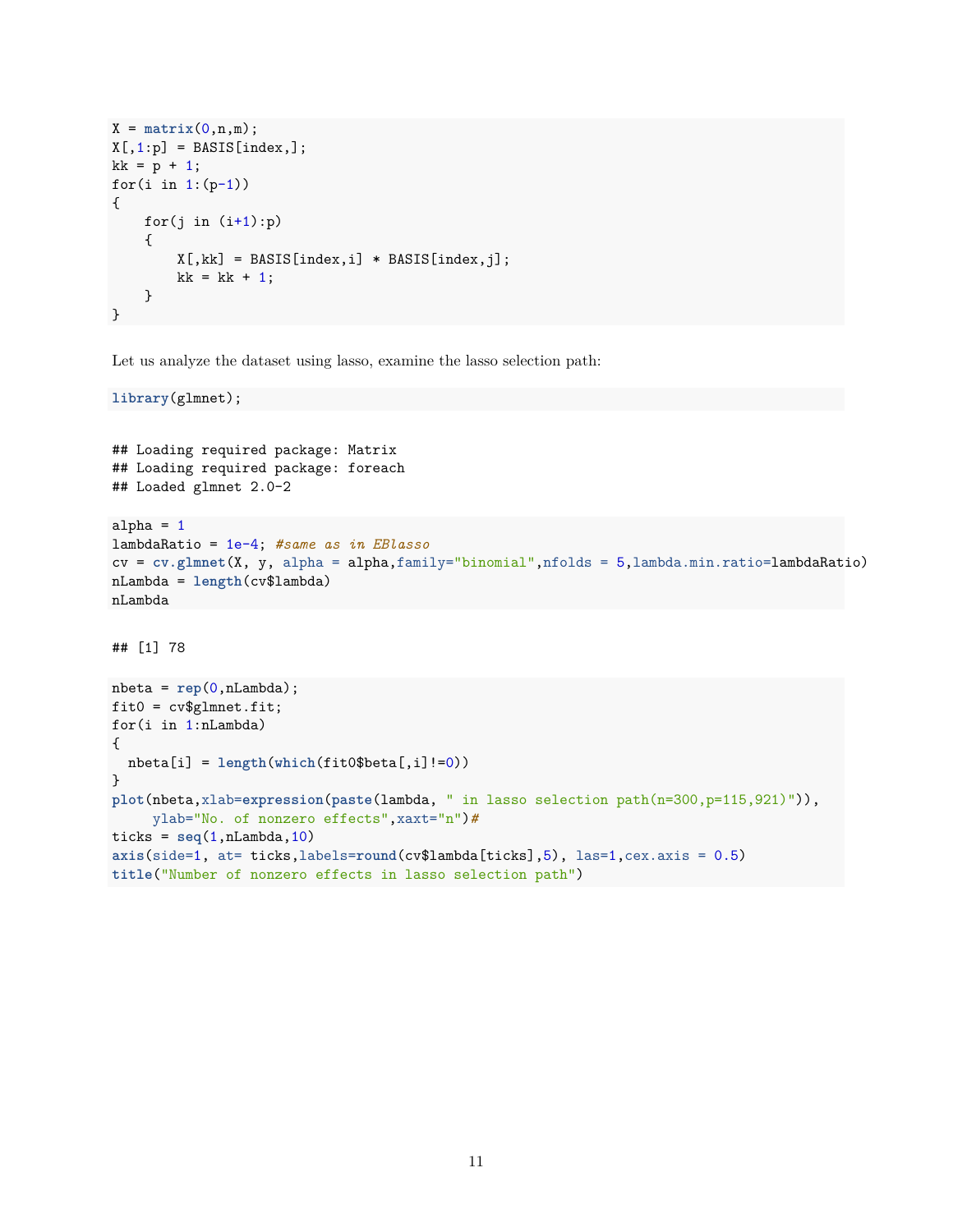

 $\lambda$  in lasso selection path(n=300,p=115,921)

The result above demonstrated that lasso was not able to complete the selection path, and exited at the 78 out of 100 candidate *λ*s. From the scatterplot, it is shown that the number of nonzero effects has stablized after the 25th  $\lambda$  due to semi-complete separation that fewer candidate variables can be selected, even lambda is decreasing exponentially (will be explained in lasso discarding rule in the ensuing section). See the glmnet user manual for the built-in exit mechanism.

We can also take a closer look by re-fitting the lasso selected effects in an ordinary logistic regression model, which will explicitly print out the warning message of separation:

```
lambda= cv$lambda.min
coefs = fit0$beta
ind = which(cv$lambda==cv$lambda.min)
beta = coefs[,ind]betaij = which(beta!=0)
Xdata = X[,betaij];colnames(Xdata) = betaij;
refit = glm(y ~ Xdata, family = binomial(link = "logit"))#separation occurs
```

```
## Warning: glm.fit: algorithm did not converge
```

```
## Warning: glm.fit: fitted probabilities numerically 0 or 1 occurred
```
The warning message describes that separation occurs. Separation problem is detrimental to lasso/elastic net due to the discarding rules (Tibshirani et al., 2012). Of note, the lasso discarding rule for logistic regression states that variable  $x_j$  can be discarded if:

$$
|\boldsymbol{x}_j^T(\boldsymbol{y}-\boldsymbol{p}(\hat{{\boldsymbol{\beta}}}_{\lambda_{k-1}}))|<2\lambda-\lambda_{k-1},\forall j
$$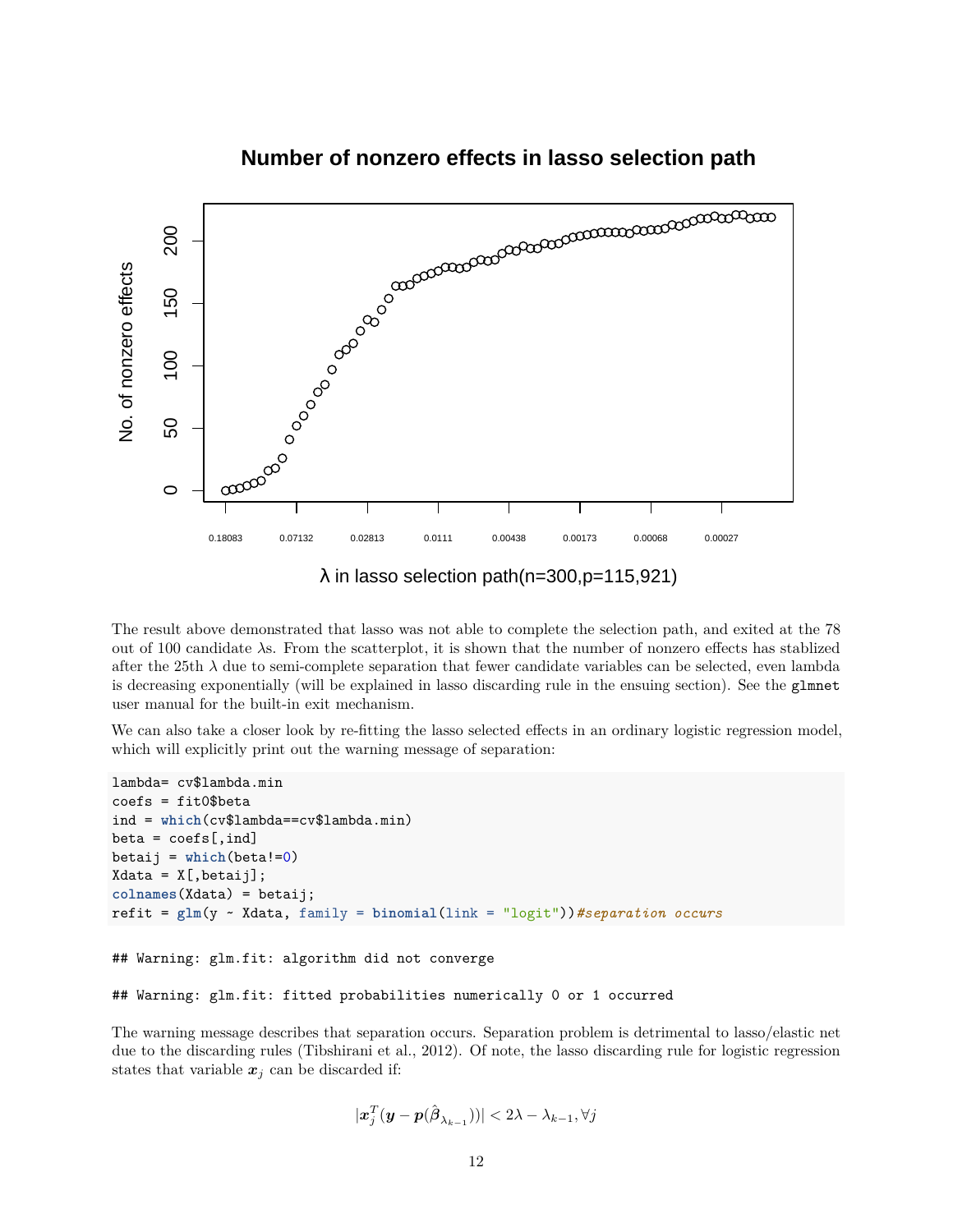where  $\hat{\beta}_{\lambda_{k-1}}$  is the nonzero coefficients found by lasso using  $\lambda_{k-1}$  at the  $k-1$  step. Suppose with  $\lambda_{k-1}$ , lasso selected a set of variables  $\tilde{X}$  that perfectly separate *y*, which lead to  $y - p(\hat{\beta}_{\lambda_{k-1}}) \approx 0$ . Then, the above discarding rule will have most of the remaining variables discarded. Note that  $y - p(\hat{\beta}_{\lambda_{k-1}})$  will not be exactly 0 due to numerical estimations, and as *λ* decreases exponentially, a few variables can still pass the discarding rule (shown from 25th - 78th  $\lambda$  in the above example). However, finding a genetic factor/set of factors that perfectly predict the phenotype outcome is unlikely, and it is the case given the simulation setup. With the perfect separation provided by  $X$ , other true effects cannot be selected into the zon-zero set, resulting in limited PD.

EBglmnet doesn't implement such type of discarding rule and is more numerically stable. In the above simulation, EBglmnet can still identify several true effects with reasonable FDR. More simulation results using EBglmnet are available in (Huang et al., 2013) and the EBglmnet Application Note.

## **Parallel Cross Validation**

Although EBglmnet is efficient in inferring model parameters with given hyperparameters, there is no efficient selection path and discarding rules implemented. Additionally, when epistasis is considered, EBglmnet allocates more computational resources to dynamically create the interaction variables so as to get around of memory shortage problem (by not creating the giant input matrix of  $n \times p'$  and other temporary variables). Evaluating  $(n_{folds} \times n_{hyperparameters} + 1)$  times in serial can take many hours for a large dataset. Alternatively, users can take advantage of parallel computational resources provided by R to reduce the computational time. In the following example, the snow package will be used to demonstrate parallel CV.

```
#1. create the hyperparameters to be evaluated
familyPara = "gaussian";
priorPara = "elastic net";
epis =TRUE;
lambda_Max = lambdaMax(BASIS[index,],y,epis);
nStep = 9;#steps from lambda_max to 0.0001*lambda_min
lambda_Min = 0.0001*lambda_Max;
step = (log(lambda_Max) - log(lambda_Min))/nStep;
Lambda = exp(seq(from = log(lambda_Max),to=log(lambda_Min),by= -step))
N_step = length(Lambda);
Alpha = \text{seq}(\text{from} = 1, \text{to} = 0.1, \text{by} = -0.1) # values of alpha
nAlpha = length(Alpha);
nPara = nAlpha * N_step;HyperPara = matrix(0,nPara,2);
for(j in 1:nAlpha){
    strt = (j-1)*N_step + 1;ed = (j-1)*N_setp + N_setp;HyperPara[strt:ed,1] = rep(Alpha[j],N_step);
    HyperPara[strt:ed,2] = Lambda;}
#2. create a function for parallel computaiton
EBglmnet.CVonePar <-function(iHyper,X,y,nFolds,foldId,hyperPara,...)
{
  parameters= hyperPara[iHyper,];
  SSE = \text{CVonePair}(X, y, nFolds, \text{foldId}, \text{parameters}, \dots);return(SSE);
}
```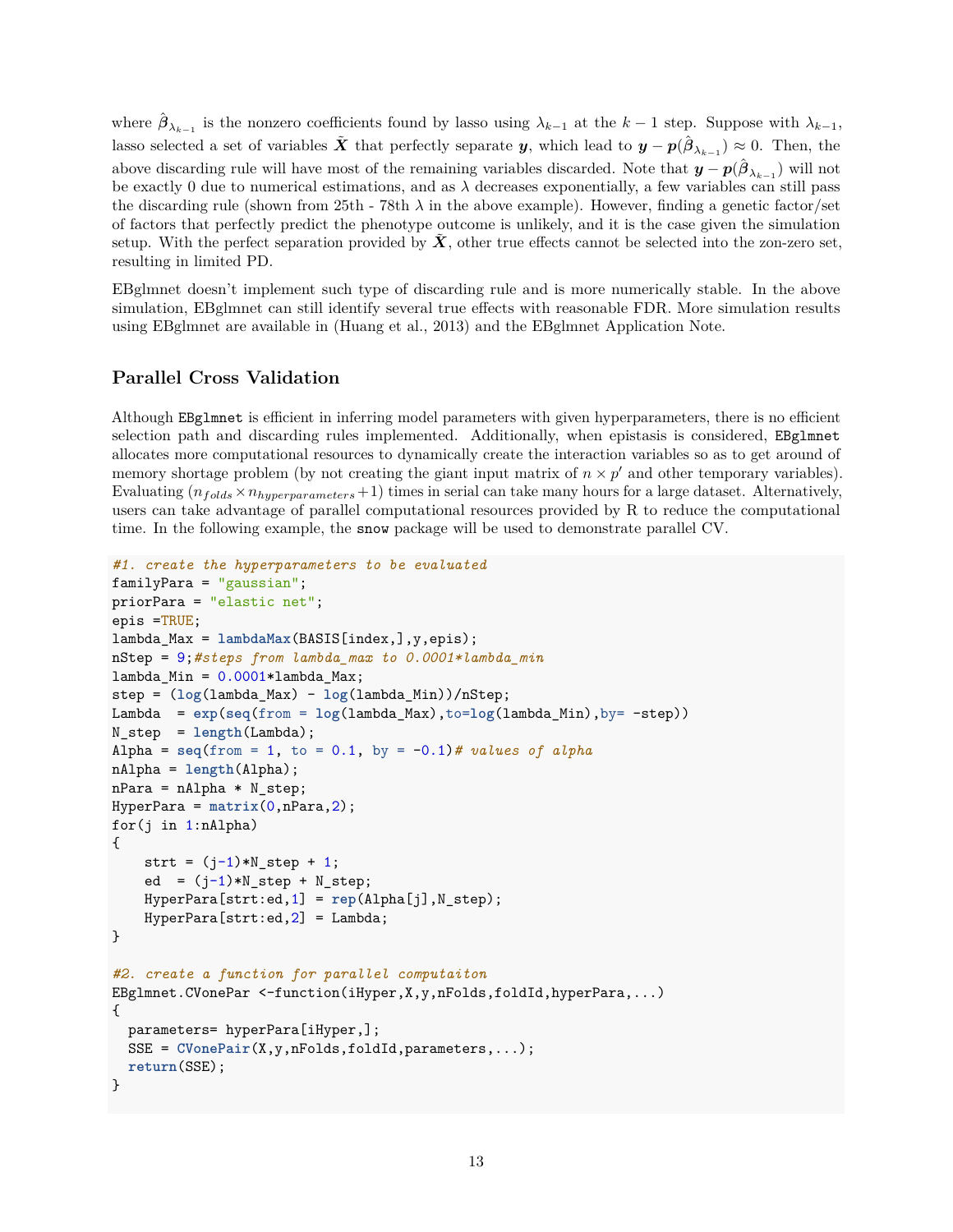```
#3. setup parallel computation
library(snow)
library(EBglmnet)
ncl = 4; #use 4 CPUs
cl<-makeCluster(ncl,type="SOCK")
clusterEvalQ(cl,{library(EBglmnet)})
iPar = matrix(seq(1, nPara, 1), nPara, 1);nFolds = 5;#5 fold CV
if(n%%nFolds!=0){
    foldId= sample(c(rep(1:nFolds,floor(n/nFolds)),1:(n%%nFolds)),n);
}else{
   foldId= sample(rep(1:nFolds,floor(n/nFolds)),n);
}
#call parRapply to perform parallel computation
SSE = parRapply(cl,iPar,EBglmnet.CVonePar,BASIS[index,],y,nFolds,foldId,HyperPara,
                Epis = epis, prior = priorPara, family= familyPara);
#collect the result in CVresult
CVresult =matrix(SSE,nPara,4,byrow=TRUE)#4 columns of cv$
stopCluster(cl)
```
## **References**

## **EBglmnet Algorithms:**

Anhui Huang, Shizhong Xu, and Xiaodong Cai. (2015). Empirical Bayesian elastic net for multiple quantitative trait locus mapping. Heredity, Vol. 114(1), 107-115.

Anhui Huang, Shizhong Xu, and Xiaodong Cai. (2014a). Whole-genome quantitative trait locus mapping reveals major role of epistasis on yield of rice. PLoS ONE, Vol. 9(1) e87330.

Anhui Huang, Eden Martin, Jeffery Vance, and Xiaodong Cai (2014b). Detecting genetic interactions in pathway-based genome-wide association studies. Genetic Epidemiology, 38(4), 300-309.

Anhui Huang, Shizhong Xu, and Xiaodong Cai. (2013). Empirical Bayesian LASSO-logistic regression for multiple binary trait locus mapping. BMC Genetics, 14(1),5.

Xiaodong Cai, Anhui Huang, and Shizhong Xu (2011). Fast empirical Bayesian LASSO for multiple quantitative trait locus mapping. BMC Bioinformatics, 12(1),211.

## **Lasso and glmnet package**

Tibshirani, R., Bien, J., Friedman, J., Hastie, T., Simon, N., Taylor, J.,and Tibshirani, R.J., 2012. Strong rules for discarding predictors in lasso-type problems. J. R. Stat. Soc. Series B. Stat. Methodol. 74, 245-266.

Friedman, J., T. Hastie, et al. (2010). Regularization paths for generalized linear models via coordinate descent. J. Stat. Softw. 33(1): 1-22.

Park, T. and G. Casella (2008). The Bayesian lasso. J. Am. Stat. Assoc. 103(482): 681-686.

Yi, N., and S. Xu (2008). Bayesian LASSO for quantitative trait loci mapping. Genetics 179(2): 1045-1055.

Zou, H., and T. Hastie (2005). Regularization and variable selection via the elastic net. J. Roy. Stat. Soc. B. Met. 67(2): 301-320.

Tibshirani, R. (1996). Regression shrinkage and selection via the lasso. J. Roy. Stat. Soc. B. Met. 58(1): 267-288.